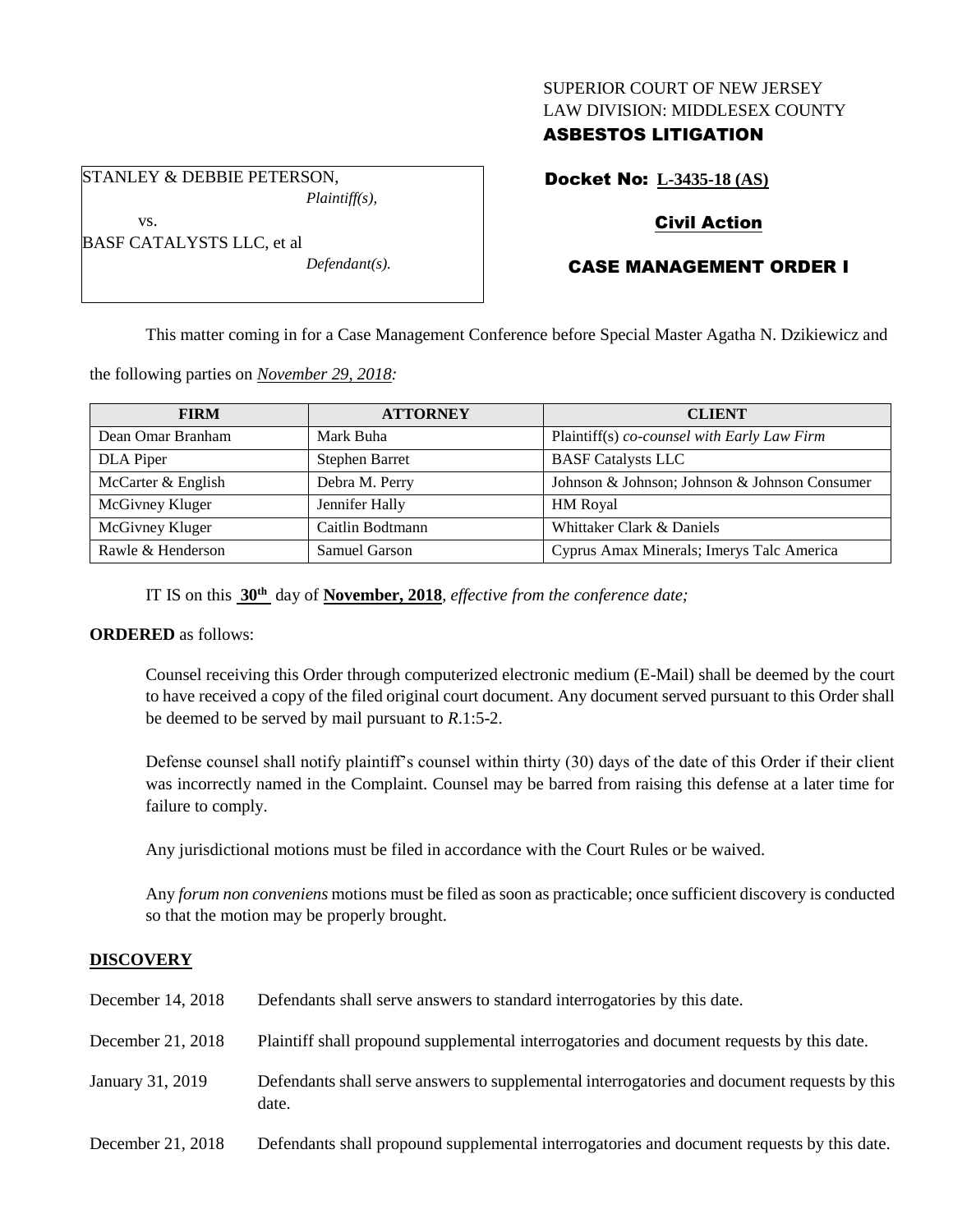| January 31, 2019 | Plaintiff shall serve answers to supplemental interrogatories and document requests by this<br>date.                                                                                                        |
|------------------|-------------------------------------------------------------------------------------------------------------------------------------------------------------------------------------------------------------|
| March 29, 2019   | Fact discovery, including depositions, shall be completed by this date. Plaintiff's counsel shall<br>contact the Special Master within one week of this deadline if all fact discovery is not<br>completed. |
| March 29, 2019   | Depositions of corporate representatives shall be completed by this date.                                                                                                                                   |

### **EARLY SETTLEMENT**

June 14, 2019 Settlement demands shall be served on all counsel and the Special Master by this date.

### **MEDICAL EXPERT REPORT**

| December 28, 2018 | Plaintiff shall serve executed medical authorizations by this date.                                                                                                                                                                                      |
|-------------------|----------------------------------------------------------------------------------------------------------------------------------------------------------------------------------------------------------------------------------------------------------|
| April 30, 2019    | Plaintiff shall serve medical expert reports by this date.                                                                                                                                                                                               |
| April 30, 2019    | Upon request by defense counsel, plaintiff is to arrange for the transfer of pathology specimens<br>and x-rays, if any, by this date.                                                                                                                    |
| July 19, 2019     | Defendants shall identify its medical experts and serve medical reports, if any, by this date. In<br>addition, defendants shall notify plaintiff's counsel (as well as all counsel of record) of a<br>joinder in an expert medical defense by this date. |

#### **LIABILITY EXPERT REPORTS**

- April 30, 2019 Plaintiff shall identify its liability experts and serve liability expert reports by this date or waive any opportunity to rely on liability expert testimony.
- July 19, 2019 Defendants shall identify its liability experts and serve liability expert reports, if any, by this date or waive any opportunity to rely on liability expert testimony.

# **SUMMARY JUDGMENT MOTION PRACTICE**

- April 26, 2019 Plaintiff's counsel shall advise, in writing, of intent not to oppose motions by this date.
- May 10, 2019 Summary judgment motions shall be filed no later than this date.
- June 7, 2019 Last return date for summary judgment motions.

#### **ECONOMIST EXPERT REPORTS**

- April 30, 2019 Plaintiff shall identify its expert economists and serve expert economist report(s), if any, by this date or waive any opportunity to rely on economic expert testimony.
- July 19, 2019 Defendants shall identify its expert economists and serve expert economist report(s), if any, by this date or waive any opportunity to rely on economic expert testimony.

 $\_$  ,  $\_$  ,  $\_$  ,  $\_$  ,  $\_$  ,  $\_$  ,  $\_$  ,  $\_$  ,  $\_$  ,  $\_$  ,  $\_$  ,  $\_$  ,  $\_$  ,  $\_$  ,  $\_$  ,  $\_$  ,  $\_$  ,  $\_$  ,  $\_$  ,  $\_$  ,  $\_$  ,  $\_$  ,  $\_$  ,  $\_$  ,  $\_$  ,  $\_$  ,  $\_$  ,  $\_$  ,  $\_$  ,  $\_$  ,  $\_$  ,  $\_$  ,  $\_$  ,  $\_$  ,  $\_$  ,  $\_$  ,  $\_$  ,